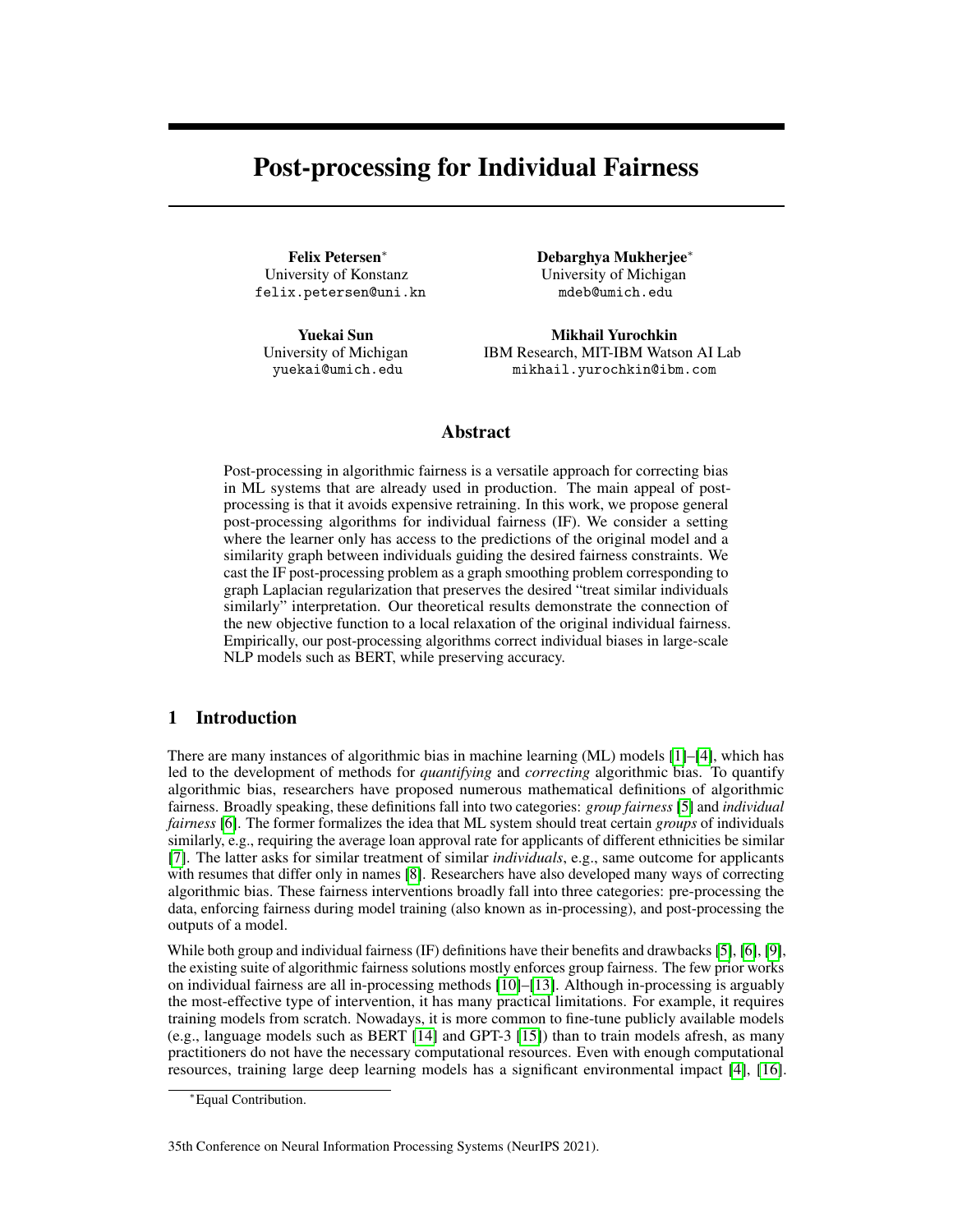Post-processing offers an easier path towards incorporating algorithmic fairness into deployed ML models, and has potential to reduce environmental harm from re-training with in-processing fairness techniques.

In this paper, we propose a computationally efficient method for post-processing off-the-shelf models to be *individually fair*. We consider a setting where we are given the outputs of a (possibly unfair) ML model on a set of n individuals, and side information about their similarity for the ML task at hand, which can either be obtained using a fair metric on the input space or from external (e.g., human) annotations. Our starting point is a post-processing version of the algorithm by Dwork *et al.* [\[6\]](#page-10-3) (see [\(2.3\)](#page-2-0)). Unfortunately, this method has two drawbacks: poor scalability and an unfavorable trade-off with accuracy. As we shall see, the sharp trade-off is due to the restrictions imposed on dissimilar individuals by Dwork *et al.* [\[6\]](#page-10-3)'s global Lipschitz continuity condition. By relaxing these restrictions on dissimilar individuals, we obtain a better trade-off between accuracy and fairness, while preserving the intuition of treating *similar* individuals similarly. This leads us to consider a graph signal-processing approach to IF post-processing that only enforces similar outputs between similar individuals. The nodes in the underlying graph correspond to individuals, edges (possibly weighted) indicate similarity, and the signal on the graph is the output of the model on the corresponding node-individuals. To enforce IF, we use Laplacian regularization [\[17\]](#page-10-12), which encourages the signal to

be smooth on the graph. We illustrate this idea in Figure [1:](#page-1-0) a biased model decides whom to show a job ad for a Python programming job based on their CVs and chooses Charlie and Dave but excludes Alice. However, from the qualifications, we can see that Alice, Charlie and Dave are similar because they all have experience in Python, which is the job requirement, and thus should be treated similarly. We represent all five candidates as nodes in a graph, where the node signal (checkmark or cross) is the model's decision for the corresponding candidate, and the edge weights are indicated by the thickness of the connecting line. Alice and Charlie have the same qualifications and are therefore connected with a large edge-weight. For the predictions to satisfy IF, the graph needs to be smooth, i.e., the similar / connected candidates should have similar node

<span id="page-1-0"></span>

Figure 1: IF on a graph.

signals, which can be accomplished by also offering the job to Alice. In contrast, directly enforcing IF constraints [\[6\]](#page-10-3) requires a certain degree of output similarity on *all* pairs of candidates, and not just on those which are connected and thus similar. Our main contributions are summarized below.

- 1. We cast post-processing for individual fairness as a graph smoothing problem and propose a coordinate descent algorithm to scale the approach to large data sets.
- 2. We demonstrate theoretically and verify empirically that graph smoothing enforces individual fairness constraints *locally*, i.e., it guarantees similar treatment of *similar* individuals.
- 3. We empirically compare the Laplacian smoothing method to the post-processing adaptation of the algorithm by Dwork *et al.* [\[6\]](#page-10-3) enforcing global Lipschitz continuity. The Laplacian smoothing method is not only computationally more efficient but is also more effective in reducing algorithmic bias while preserving accuracy of the original model.
- 4. We demonstrate the efficacy of Laplacian smoothing on two large-scale text data sets by reducing biases in fine-tuned BERT models.

## <span id="page-1-1"></span>2 Post-processing Problem Formulation

Let X be the feature space, Y be the set of possible labels/targets, and  $h : X \to Y$  be a (possibly unfair) ML model trained for the task. Our goal is to post-process the outputs of  $h$  so that they are individually fair. Formally, the post-processor is provided with a set of inputs  $\{x_i\}_{i=1}^n$  and the outputs of h on the inputs  $\{\widehat{y}_i \triangleq h(x_i)\}_{i=1}^n$ , and its goal is to produce  $\{\widehat{f}_i\}_{i=1}^n$  that is both individually fair and similar to the  $\hat{y}_i$ 's. Recall that individual fairness of h is the Lipschitz continuity of h with respect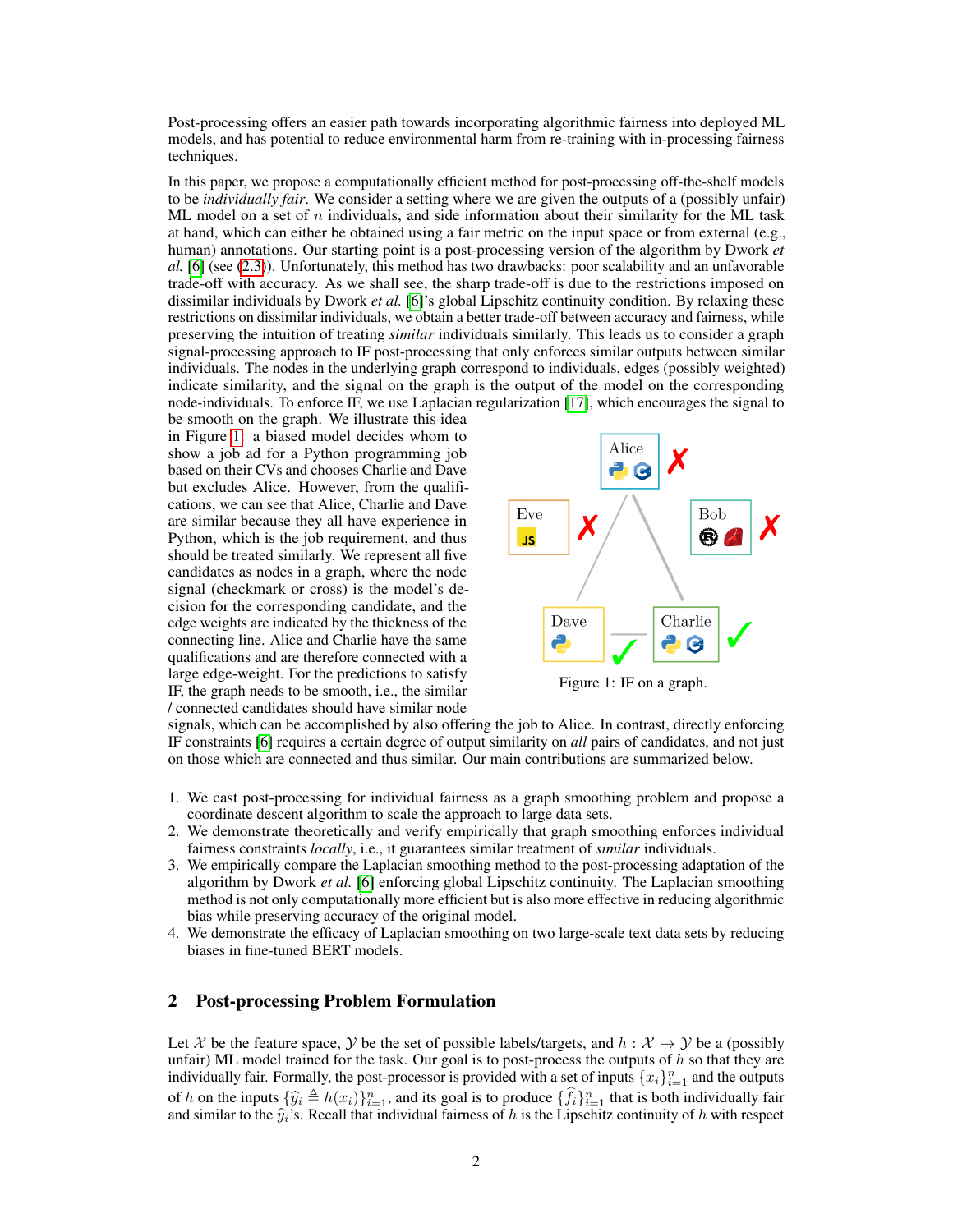to a fair metric  $d_{\mathcal{X}}$  on the input space:

<span id="page-2-1"></span>
$$
d_{\mathcal{Y}}(h(x), h(x')) \le L d_{\mathcal{X}}(x, x') \text{ for all } x, x' \in \mathcal{X},\tag{2.1}
$$

where  $L > 0$  is a Lipschitz constant. The fair metric encodes problem-specific intuition of which samples should be treated similarly by the ML model. It is analogous to the knowledge of protected attributes in group fairness needed to define corresponding fairness constraints. Recent literature proposes several practical methods for learning fair metric from data [\[18\]](#page-10-13), [\[19\]](#page-10-14). We assume the postprocessor is either given access to the fair metric (it can evaluate the fair distance on any pair of points in  $\mathcal{X}$ ), or receives feedback on which inputs should be treated similarly. We encode this information in an adjacency matrix  $W \in \mathbb{R}^{n \times n}$  of a graph with individuals as nodes. If the post-processor is given the fair metric, then the entries of  $W$  are

<span id="page-2-2"></span>
$$
W_{ij} = \begin{cases} \exp(-\theta d_{\mathcal{X}}(x_i, x_j)^2) & d_{\mathcal{X}}(x_i, x_j) \le \tau \\ 0 & \text{otherwise,} \end{cases}
$$
 (2.2)

where  $\theta > 0$  is a scale parameter and  $\tau > 0$  is a threshold parameter. If the post-processor is given an annotator's feedback, then W is a binary matrix with  $W_{ij} = 1$  if i and j are considered to be treated similarly by the annotator and 0 otherwise. Extensions to multiple annotators are straightforward.

We start with a simple post-processing adaptation of the algorithm by Dwork *et al.* [\[6\]](#page-10-3) for enforcing individual fairness, that projects the (possibly unfair) outputs of  $h$  onto a constraint set to enforce [\(2.1\)](#page-2-1). In other words, the post-processor seeks the closest set of outputs to the  $\hat{y}_i$ 's that satisfies individual fairness:

<span id="page-2-0"></span>
$$
\{\widehat{f}_i\}_{i=1}^n \in \begin{Bmatrix} \arg\min_{f_1,\dots,f_n} & \sum_{i=1}^n \frac{1}{2} d\mathcal{Y}(f_i, \widehat{y}_i)^2\\ \text{subject to} & d\mathcal{Y}(f_i, f_j) \leq L d\mathcal{X}(x_i, x_j) \end{Bmatrix} . \tag{2.3}
$$

This objective function, though convex, scales poorly due to the order of  $n^2$  constraints. Empirically, we observe that [\(2.3\)](#page-2-0) leads to post-processed outputs that are dissimilar to the  $\hat{y}_i$ 's, leading to poor performance in practice. The goal of our method is to improve performance and scalability, while preserving the IF desiderata of treating *similar* individual similarly. Before presenting our method, we discuss other post-processing perspectives that differ in their applicability and input requirements.

#### <span id="page-2-3"></span>2.1 Alternative Post-processing Formulations

We review three post-processing problem setups and the corresponding methods in the literature. First, one can fine-tune a model via an in-processing algorithm to reduce algorithmic biases. Yurochkin *et al.* [\[12\]](#page-10-15) proposed an in-processing algorithm for IF and used it to train fair models for text classification using sentence BERT embeddings. This setting is the most demanding in terms of input and computational requirements: a user needs access to the original model parameters, fair metric function, and train a predictor, e.g., a moderately deep fully connected neural network, with a non-trivial fairness-promoting objective function.

Second, it is possible to post-process by training additional models to correct the initial model's behavior. For example, Kim *et al.* [\[20\]](#page-10-16) propose a boosting-based method for group fairness postprocessing. This perspective can be adapted to individual fairness; however, it implicitly assumes that we can train weak-learners to boost. Lohia *et al.* [\[21\]](#page-10-17), [\[22\]](#page-10-18) propose to train a bias detector to post-process for group fairness and a special, group based, notion of individual fairness. Such methods are challenging to apply to text data or other non-tabular data types.

The third perspective is the most generic: a user has access to original model outputs only, and a minimal additional feedback guiding fairness constraints. Wei *et al.* [\[23\]](#page-10-19) consider such setting and propose a method to satisfy group fairness constraints; however, it is not applicable to individual fairness. Our problem formulation belongs to this post-processing setup. The main benefit of this approach is its broad applicability and ease of deployment.

## 3 Graph Laplacian Individual Fairness

To formulate our method, we cast IF post-processing as a graph smoothing problem. Using the fair metric or human annotations as discussed in Section [2,](#page-1-1) we obtain an  $n \times n$  matrix W that we treat as an adjacency matrix. As elaborated earlier, the goal of post-processing is to obtain a model  $f$  that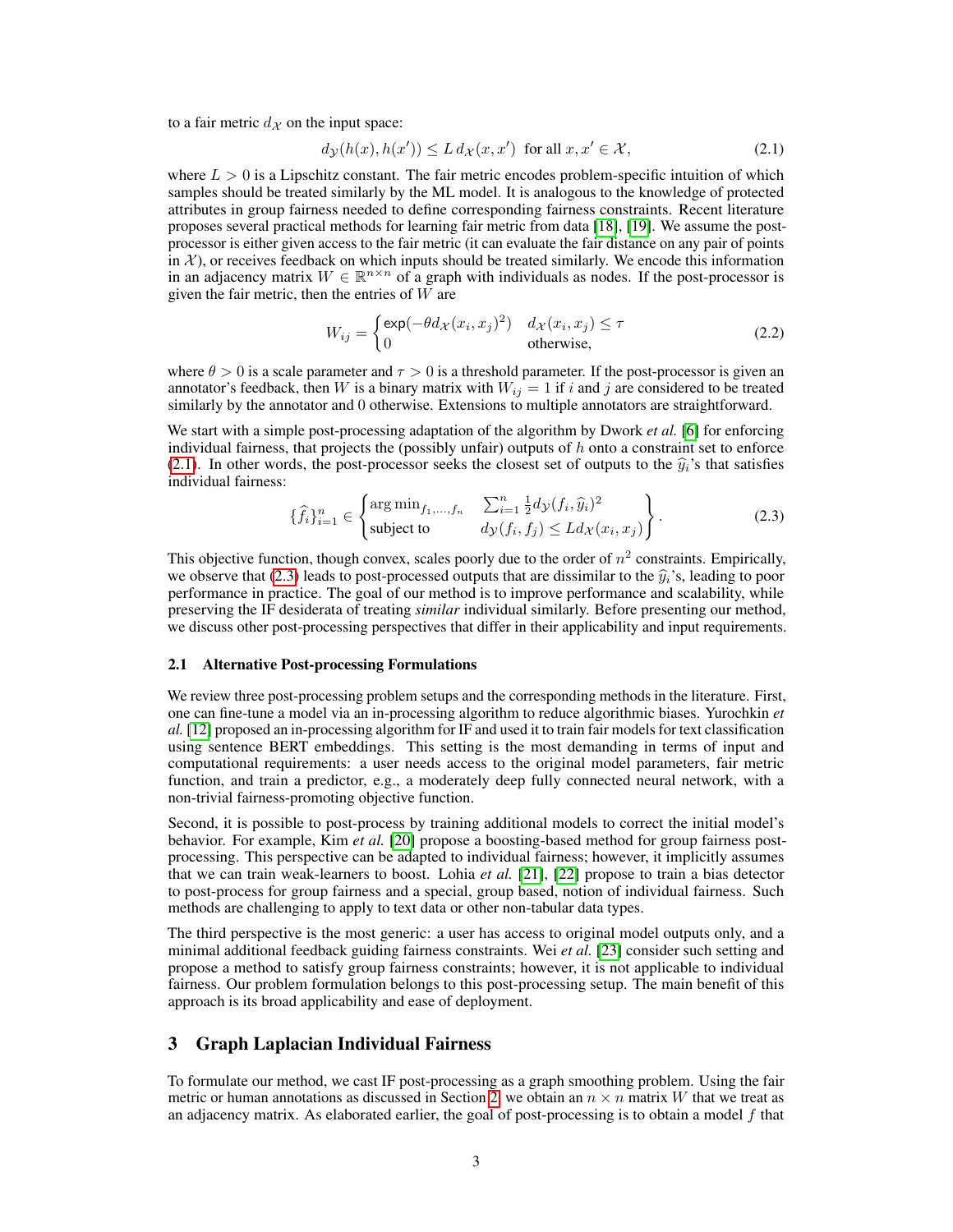is individually fair and accurate. The accuracy is achieved by minimizing the distance between the outputs of f and h, a pre-trained model assumed to be accurate but possibly biased. Recall that we do not have access to the parameters of  $h$ , but can evaluate its predictions. Our method enforces fairness using a graph Laplacian quadratic form [\[24\]](#page-11-0) regularizer:

<span id="page-3-0"></span>
$$
\hat{\mathbf{f}} = \arg\min_{\mathbf{f}} g_{\lambda}(\mathbf{f}) = \arg\min_{\mathbf{f}} \|\mathbf{f} - \hat{\mathbf{y}}\|_{2}^{2} + \lambda \mathbf{f}^{\top} \mathbb{L}_{n} \mathbf{f},
$$
\n(3.1)

where  $\hat{\mathbf{y}}$  is the output of the model h, and  $\mathbf{f}$  is the vector of the post-processed outputs, i.e.,  $f_i = f(x_i)$ for  $i = 1, \ldots, n$ . The matrix  $\mathbb{L}_n \in \mathbb{R}^{n \times n}$  is called *graph Laplacian* matrix and is a function of W. There are multiple versions of  $\mathbb{L}_n$  popularized in the graph literature (see, e.g., [\[25\]](#page-11-1) or [\[26\]](#page-11-2)). To elucidate the connection to individual fairness, consider the unnormalized Laplacian  $\mathbb{L}_{un,n} = D - W$ , where  $D_{ii} = \sum_{j=1}^{n} W_{ij}$ ,  $D_{ij} = 0$  for  $i \neq j$  is the *degree matrix* corresponding to W. Then a known where  $D_{ii} = \sum_{j=1}^{n} W_{ij}$ ,  $D_{ij} = 0$  for  $i \neq j$  is the *degree matrix* corresponding to W. Then a known identity is:

$$
\mathbf{f}^{\top} \mathbb{L}_{un,n} \mathbf{f} = \frac{1}{2} \sum_{i \neq j} W_{ij} (f_i - f_j)^2.
$$
 (3.2)

Hence, the Laplacian regularizer is small if the post-processed model outputs  $f_i$  and  $f_j$  (i.e., treatment) are similar for large  $\tilde{W}_{ij}$  (i.e., for similar individuals i and j). This promotes the philosophy of individual fairness: "treat similar individuals similarly". This observation intuitively explains the motivation for minimizing the graph Laplacian quadratic form to achieve IF. In Section [4,](#page-5-0) we present a more formal discussion on the connections between the graph Laplacian regularization and IF.

Our post-processing problem [\(3.1\)](#page-3-0) is easy to solve: setting the gradient of  $g_{\lambda}$  to 0 implies that the optimal solution  $\hat{f}$  is:

<span id="page-3-1"></span>
$$
\widehat{\mathbf{f}} = \left( I + \lambda \left( \frac{\mathbb{L}_n + \mathbb{L}_n^{\top}}{2} \right) \right)^{-1} \widehat{\mathbf{y}}.
$$
\n(3.3)

The Laplacian  $\mathbb{L}_n$  is a positive semi-definite matrix ensuring that [\(3.1\)](#page-3-0) is strongly convex and that [\(3.3\)](#page-3-1) is a global minimum. In comparison to the computationally expensive constraint optimization problem [\(2.3\)](#page-2-0), this approach has a simple closed-form expression.

Note that the symmetry of the unnormalized Laplacian  $\mathbb{L}_{un,n}$  simplifies [\(3.3\)](#page-3-1); however, there are also non-symmetric Laplacian variations. In this work, we also consider the normalized random walk Laplacian  $\mathbb{L}_{nrw,n} = (I - \widetilde{D}^{-1}\widetilde{W})$ , where  $\widetilde{W} = D^{-1/2}WD^{-1/2}$  is the normalized adjacency matrix and  $\widetilde{D}$  is its degree matrix. We discuss its properties in the context of IF in Section [4.](#page-5-0) Henceforth, we refer to our method as Graph Laplacian Individual Fairness (GLIF) when using the unnormalized Laplacian, and GLIF-NRW when using Normalized Random Walk Laplacian.

#### 3.1 Prior Work on Graph Laplacians

Graph-based learning via a similarity matrix is prevalent in statistics and ML literature, specifically, in semi-supervised learning. The core idea is to gather information from similar unlabeled inputs to improve prediction accuracy (e.g., see [\[27\]](#page-11-3), [\[28\]](#page-11-4), [\[29\]](#page-11-5) and references therein). Laplacian regularization is widely used in science engineering. We refer to Chapelle [\[17\]](#page-10-12) for a survey.

We note that [\[30\]](#page-11-6), [\[31\]](#page-11-7) also use graph Laplacian regularizers to enforce individual fairness. Our work builds on their work by elucidating the key role played by the graph Laplacian in enforcing individual fairness. In particular, we clarify the connection between the choice of the graph Laplacian and the exact notion of individual fairness the corresponding graph Laplacian regularizer enforces.

#### 3.2 Extensions of the Basic Method

In this subsection, we present four extensions of our method: multi-dimensional outputs, coordinate descent for large-scale data, an inductive setting, and alternative output space discrepancy measures.

### 3.2.1 Multi-dimensional Output

We presented our objective function  $(3.1)$  and post-processing procedure  $(3.3)$  for the case of univariate outputs. This covers regression and binary classification. Our method readily extends to multi-dimensional output space, for example, in classification,  $f_i, \hat{y}_i \in \mathbb{R}^K$  can represent logits, i.e.,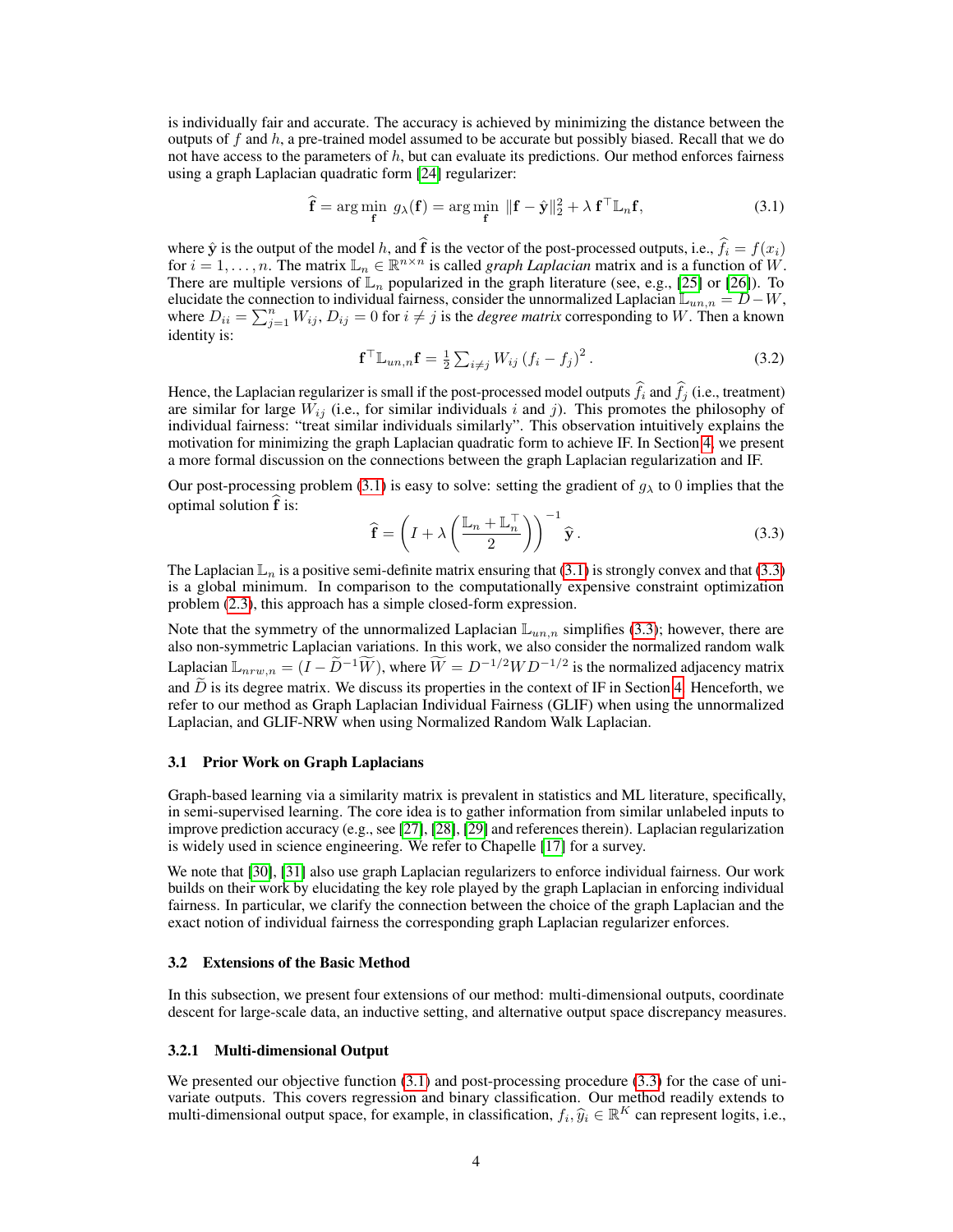softmax inputs, of the K classes. In this case, f and  $\hat{y}$  are  $n \times K$  matrices, and the term  $f^{\top} \mathbb{L}_n f$  is a  $K \times K$  matrix. We use the trace of it as a regularizer. The optimization problem [\(3.1\)](#page-3-0) then becomes:

$$
\hat{\mathbf{f}} = \arg\min_{f} \ g_{\lambda}(\mathbf{f}) = \arg\min_{f} \ \|\mathbf{f} - \hat{\mathbf{y}}\|_{F}^{2} + \lambda \operatorname{tr} \left(\mathbf{f}^{\top} \mathbb{L}_{n} \mathbf{f}\right),\tag{3.4}
$$

where  $\|\cdot\|_F$  is the Frobenius norm. Similar to the univariate output case, this yields:

<span id="page-4-2"></span><span id="page-4-0"></span>
$$
\widehat{\mathbf{f}} = \left( I + \lambda \left( \frac{\mathbb{L}_n + \mathbb{L}_n^{\top}}{2} \right) \right)^{-1} \widehat{\mathbf{y}}.
$$
 (3.5)

The solution is the same as [\(3.3\)](#page-3-1); however, now it accounts for multi-dimensional outputs.

#### 3.2.2 Coordinate Descent for Large-Scale Data

<span id="page-4-1"></span>Although our method has a closed form solution, it is not immediately scalable, as we have to invert a  $n \times n$  matrix to obtain the optimal solution. We propose a *coordinate descent* variant of our method that readily scales to any data size. The idea stems primarily from the gradient of equation [\(3.4\)](#page-4-0), where we solve:

$$
\mathbf{f} - \hat{\mathbf{y}} + \lambda \frac{\mathbb{L}_n + \mathbb{L}_n^{\top}}{2} \mathbf{f} = 0.
$$
 (3.6)

Fixing  $\{f_j\}_{j\neq i}$ , we can solve [\(3.6\)](#page-4-1) for  $f_i$ :

$$
f_i \leftarrow \frac{\hat{y}_i - \frac{\lambda}{2} \sum_{j \neq i} (\mathbb{L}_{n,ij} + \mathbb{L}_{n,j} i) f_j}{1 + \lambda \mathbb{L}_{n,ii}}.
$$
\n(3.7)

This gives rise to the coordinate descent algorithm. We perform asynchronous updates over randomly selected coordinate batches until convergence. We refer the reader to Wright [\[32\]](#page-11-8) and the references therein for the convergence properties of (asynchronous) coordinate descent.

#### 3.2.3 Extension to the Inductive Setting

This coordinate descent update is key to extending our approach to the inductive setting. To handle new unseen points, we assume we have a set of test points on which we have already post-processed the outputs of the ML model. To post-process new unseen points, we simply fix the outputs of the other test points and perform a single coordinate descent step with respect to the output of the new point. Similar strategies are often employed to extend transductive graph-based algorithms to the inductive setting [\[17\]](#page-10-12).

#### 3.2.4 Alternative Discrepancy Measures on the Output Space

So far, we have considered the squared Euclidean distance as a measure of discrepancy between outputs. This is a natural choice for post-processing models with continuous-valued outputs. For models that output a probability distribution over the possible classes, we consider alternative discrepancy measures on the output space. It is possible to replace the squared Euclidean distance with a Bregman divergence with very little change to the algorithm in the case of the unnormalized Laplacian. Below, we work through the details for the KL divergence as a demonstration of the idea. A result for the general Bregman divergence can be found in Appendix B.3 (see Theorem B.4).

Suppose the output of the pre-trained model h is  $\hat{y}_i \in \Delta^K$ , where  $\hat{y}_i = \{e^{o_{i,j}}/\sum_{k=1}^K e^{o_{i,k}}\}_{j=1}^K$  a Kdimensional probability vector corresponding to a K class classification problem  $(\lbrace o_{i,j} \rbrace)$  is the output of the penultimate layer of the pre-trained model and  $\hat{y}_i$  is obtained by passing it through softmax) and  $\Delta^K = \{x \in \mathbb{R}^K : x_i \geq 0, \sum_{i=1}^K x_i = 1\}$  is the probability simplex in  $\mathbb{R}^K$ . Let  $P_v$  denote the multinomial distribution with success probabilities v for any  $v \in \Delta^k$ . Define  $\hat{\eta}_i \in \mathbb{R}^{K-1}$  (resp.  $\eta_i$ ) as the natural parameter corresponding to  $\hat{y}_i$  (resp.  $f_i$ ), i.e.,  $\hat{\eta}_{i,j} = \log(\hat{y}_{i,j}/\hat{y}_{i,K}) = o_{i,j} - o_{i,K}$  for  $1 \leq j \leq K - 1$ . The (unnormalized) Laplacian smoothing problem with the KL divergence is

$$
(\tilde{y}_1,\ldots,\tilde{y}_n) = \arg\min_{y_1,\ldots,y_n \in \Delta^K} \left[ \sum_i \left\{ \text{KL}\left(P_{y_i} || P_{\hat{y}_i}\right) + \frac{\lambda}{2} \sum_{j=1,j \neq i}^n W_{ij} \text{KL}\left(P_{y_i} || P_{y_j}\right) \right\} \right].
$$
 (3.8)

A coordinate descent approach for solving the above equation is:

<span id="page-4-3"></span>
$$
\tilde{y}_i = \arg\min_{y \in \Delta^k} \left\{ \mathsf{KL}\left(P_y || P_{\hat{y}_i}\right) + \frac{\lambda}{2} \sum_{j=1, j \neq i}^n W_{ij} \mathsf{KL}\left(P_y || P_{\tilde{y}_j}\right) \right\} \,. \tag{3.9}
$$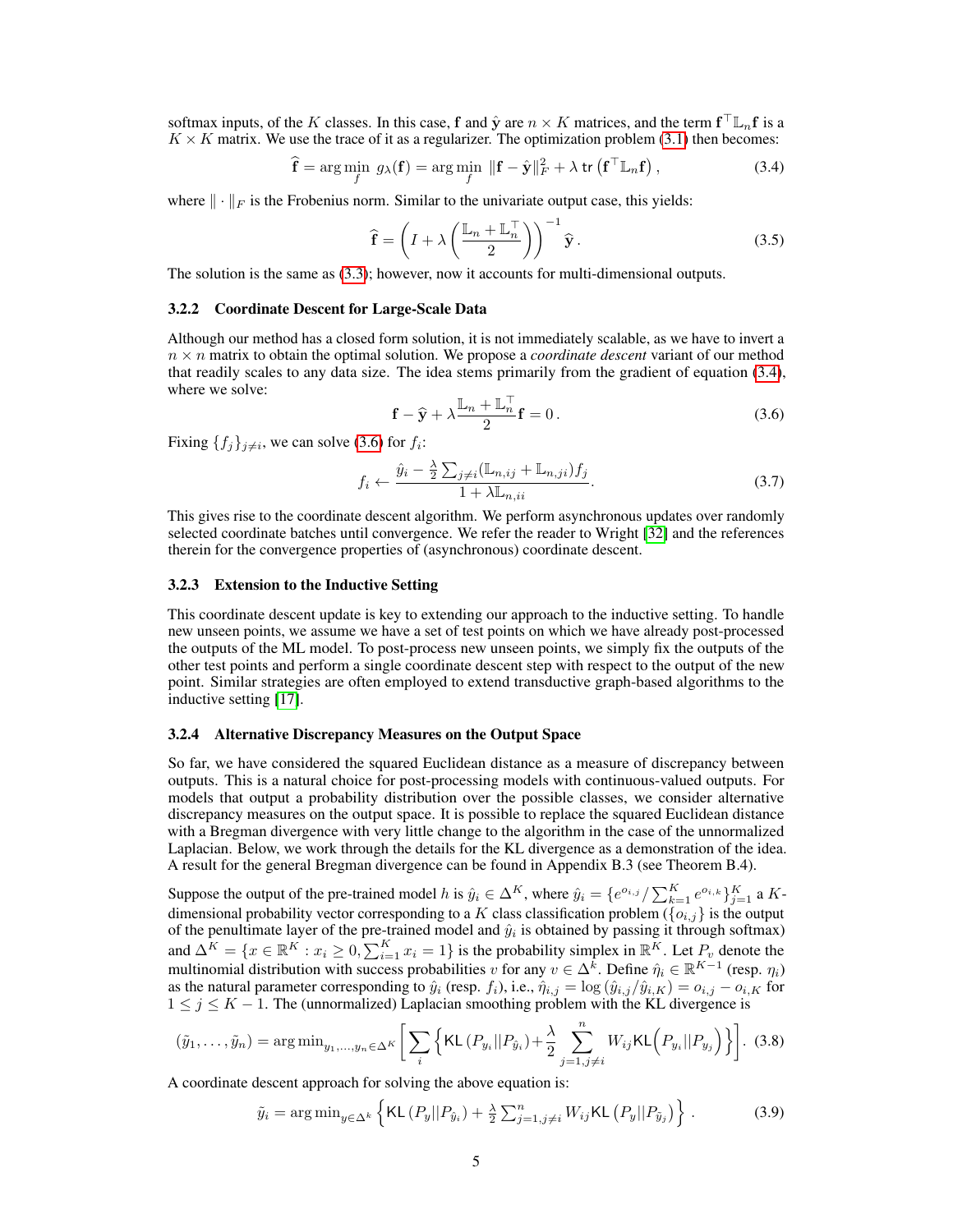The following theorem establishes that [\(3.5\)](#page-4-2) solves the above problem in the logit space, or equivalently in the space of the corresponding natural parameters (see Appendix B for the proof):

Theorem 3.1. *Consider the following optimization problem on the space of natural parameters:* 

<span id="page-5-1"></span>
$$
\tilde{\eta}_i = \arg\min_{\eta} \left[ \| \eta - \hat{\eta}_i \|^2 + \frac{\lambda}{2} \sum_{j=1, j \neq i}^n W_{ij} \| \eta - \tilde{\eta}_j \|^2 \right].
$$
 (3.10)

*Then, the minimizer*  $\tilde{\eta}_i$  *of equation* [\(3.10\)](#page-5-1) *is the natural parameter corresponding to the minimizer*  $\tilde{y}_i$ *of* [\(3.8\)](#page-4-3)*.* 

## <span id="page-5-0"></span>4 Local IF and Graph Laplacian Regularization

In this section, we provide theoretical insights into why the graph Laplacian regularizer enforces individual fairness. As pointed out in Section [2,](#page-1-1) enforcing IF globally is expensive and often reduces a significant amount of accuracy of the final classifier. Here, we establish that solving [\(3.1\)](#page-3-0) is tantamount to enforcing a localized version of individual fairness, namely *Local Individual Fairness*, which is defined below:

<span id="page-5-3"></span>Definition 4.1 (Local Individual Fairness). *An ML model* h *is said to be* locally individually fair *if it satisfies:*  $\left[\begin{array}{cc} \n\frac{1}{2} & \frac{1}{2} \cos \theta & \frac{1}{2} \cos \theta & \frac{1}{2} \cos \theta & \frac{1}{2} \cos \theta & \frac{1}{2} \cos \theta & \frac{1}{2} \cos \theta & \frac{1}{2} \cos \theta & \frac{1}{2} \cos \theta & \frac{1}{2} \cos \theta & \frac{1}{2} \cos \theta & \frac{1}{2} \cos \theta & \frac{1}{2} \cos \theta & \frac{1}{2} \cos \theta & \frac{1}{2} \cos \theta & \frac{1}{2} \cos \theta & \frac{1}{2} \$ 

$$
\mathbb{E}_{x \sim P} \left[ \limsup_{x':dx(x,x') \downarrow 0} \frac{d\mathbf{y}(h(x), h(x'))}{d\mathbf{x}(x, x')} \right] \le L < \infty.
$$
 (4.1)

For practical purposes, this means that h is locally individually fair with constants  $\epsilon$  and L if it satisfies  $d_{\mathcal{Y}}(h(x),h(x')) \leq L d_{\mathcal{X}}(x,x')$  for all  $x,x'$ 

<span id="page-5-2"></span>
$$
d_{\mathcal{Y}}(h(x), h(x')) \le L \, d_{\mathcal{X}}(x, x') \quad \text{for all } x, x' \in \mathcal{X} \text{ where } d_{\mathcal{X}}(x, x') \le \epsilon \tag{4.2}
$$

in analogy to equation [\(2.1\)](#page-2-1). Equation [\(4.2\)](#page-5-2) is a relaxation of traditional IF, where we only care about the Lipschitz-constraint for all pairs of points with small fair distances, i.e., where it is less than some user-defined threshold  $\epsilon$ .

<span id="page-5-4"></span>Example 4.2. *For our theoretical analysis, we need to specify a functional form of the fair metric. A popular choice is a Mahalanobis fair metric proposed by [\[19\]](#page-10-14), which is defined as:* 

$$
d_{\mathcal{X}}^{2}(x, x') = (x - x')^{\top} \Sigma (x - x'), \qquad (4.3)
$$

*where*  $\Sigma$  *is a dispersion matrix that puts lower weight in the directions of sensitive attributes and higher weight in the directions of relevant attributes. [\[19\]](#page-10-14) also proposed several algorithms to learn such a fair metric from the data. If we further assume*  $d<sub>V</sub>(y<sub>1</sub>, y<sub>2</sub>) = |y<sub>1</sub> - y<sub>2</sub>|$ *, then a simple application of Lagrange's mean value theorem yields:* 

$$
\limsup_{x':d_{\mathcal{X}}(x,x')\downarrow 0} \frac{|h(x) - h(x')|}{d_{\mathcal{X}}(x,x')} \leq \|\Sigma^{-1/2} \nabla h(x)\|.
$$
 (4.4)

*This immediately implies:* 

$$
\mathbb{E}_{x \sim P} \left[ \limsup_{x' : d_{\mathcal{X}}(x, x') \downarrow 0} \frac{d_{\mathcal{Y}}(h(x), h(x'))}{d_{\mathcal{X}}(x, x')} \right] \le \mathbb{E}[\|\Sigma^{-1/2} \nabla h(x)\|] \,, \tag{4.5}
$$

*i.e., h satisfies* local individual fairness *constraint as long as*  $\mathbb{E}[\|\Sigma^{-1/2}\nabla h(x)\|]<\infty$ *. On the other hand, the global IF constraint necessitates*  $\sup_{x \in \mathcal{X}} ||\Sigma^{-1/2}\nabla h(x)|| < \infty$ *, i.e., h is Lipschitz continuous with respect to the Mahalanobis distance.* 

The main advantage of this local notion of IF over its global counterpart is that the local definition concentrates on the input pairs with smaller fair distance and ignores those with larger distance. For example, in Figure [1,](#page-1-0) the edge-weights among Alice, Charlie, and Dave are much larger than among any other pairs (which have a weight of 0); therefore, our local notion enforces fairness constraint on the corresponding similar pairs, while ignoring (or being less stringent on) others. This prevents over-smoothing and consequently preserves accuracy while enforcing fairness as is evident from our real data experiments in Section [5.](#page-7-0)

We now present our main theorem, which establishes that, under certain assumptions on the underlying hypothesis class and the distribution of inputs, the graph Laplacian regularizers (both unnormalized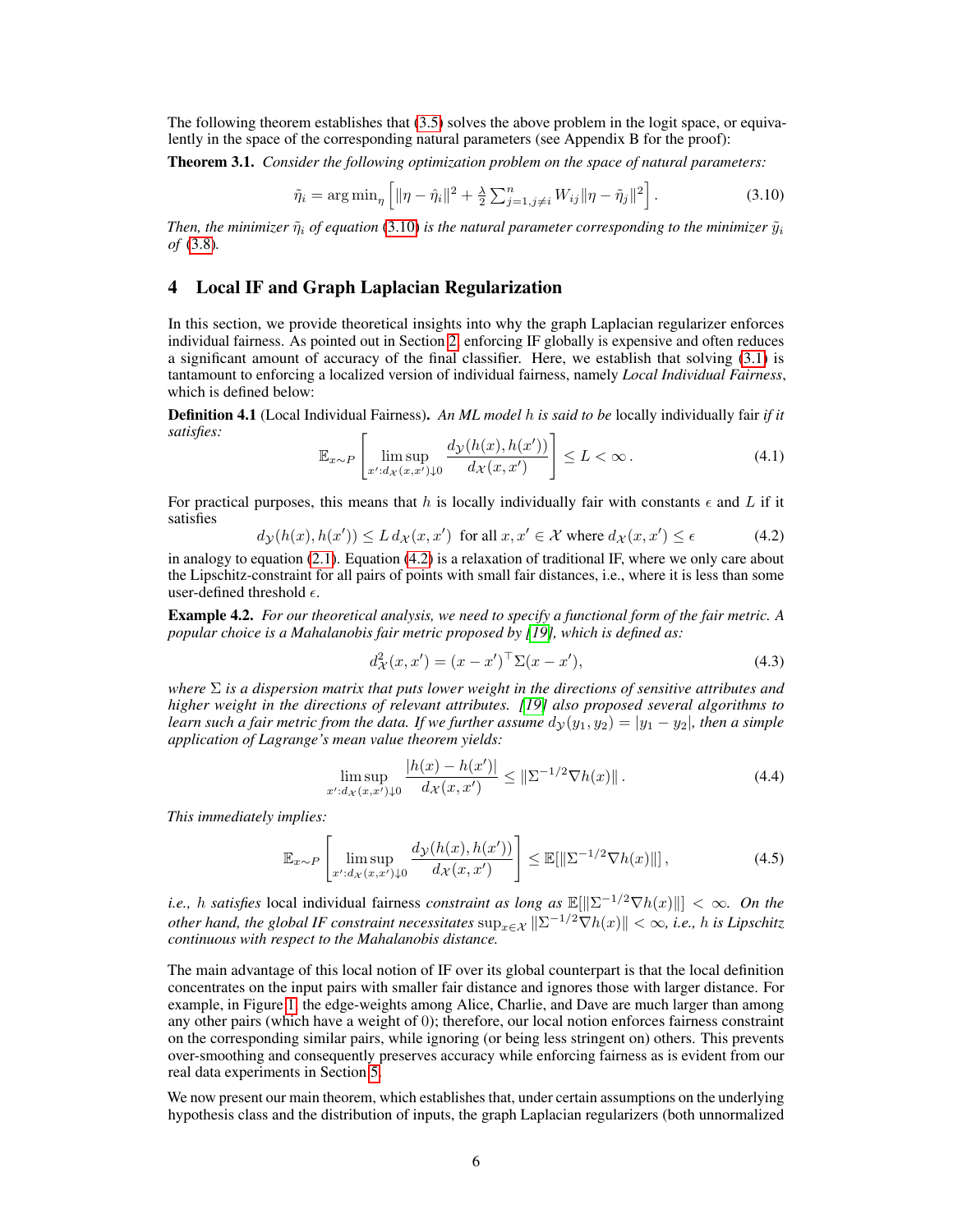and normalized random walk) enforce the local IF constraint (as defined in Definition [4.1\)](#page-5-3) in the limit. For our theory, we work with  $d<sub>X</sub>$  as the Mahalanobis distance introduced in Example [4.2](#page-5-4) in equation [\(2.2\)](#page-2-2) along with  $\theta = 1/(2\sigma^2)$  ( $\sigma$  is a bandwidth parameter which goes to 0 at an appropriate rate as  $n \to \infty$ ) and  $\tau = \infty$ . All our results will be thorough for any finite  $\tau$  but with more tedious technical analysis. Therefore, our weight matrix W becomes:

$$
W_{ij} = \frac{|\Sigma|^{1/2}}{(2\pi)^{d/2}\sigma^d} \exp\left(-\frac{1}{2\sigma^2}(x_i - x_j)^\top \Sigma (x_i - x_j)\right).
$$
 (4.6)

The constant  $|\Sigma|^{1/2}/((2\pi)^{d/2}\sigma^d)$  is for the normalization purpose and can be absorbed into the penalty parameter  $\lambda$ . We start by listing our assumptions:

<span id="page-6-1"></span>Assumption 4.3 (Assumption on the domain). *The domain of the inputs* X *is a compact subset of*   $\mathbb{R}^d$  where  $d$  *is the underlying dimension.* 

<span id="page-6-0"></span>**Assumption 4.4** (Assumption on the hypothesis). All functions  $f \in \mathcal{F}$  of the hypothesis class satisfy *the following:* 

*1. The*  $i^{th}$  *derivative*  $f^{(i)}$  *is uniformly bounded over the domain*  $\mathcal X$  *of inputs for*  $i \in \{0, 1, 2\}$ *.* 

*2.*  $f^{(1)}(x) = 0$  *for all*  $x \in \partial X$ *, where*  $\partial X$  *denotes the boundary of*  $\mathcal{X}$ *.* 

<span id="page-6-2"></span>Assumption 4.5 (Assumption on the density of inputs). *The density* p *of the input random variable*  x *on the domain* X *satisfies the following:* 

- *1. There exists*  $p_{\text{max}} < \infty$  *and*  $p_{\text{min}} > 0$  *such that, for all*  $x \in \mathcal{X}$ *, we have*  $p_{\text{min}} \leq p(x) \leq p_{\text{max}}$ *.*
- 2. The derivatives  $\{p^{(i)}\}_{i=0,1,2}$  of the density p are uniformly bounded on the domain X.

Discussion on the assumptions Most of our assumptions (e.g., compactness of the domain, bounded derivatives of f or  $p$ ) are for technical simplicity and are fairly common for the asymptotic analysis of graph regularization (see, e.g., Hein *et al.* [\[25\]](#page-11-1), [\[33\]](#page-11-9) and references therein). It is possible to relax some of the assumptions: for example, if the domain  $X$  of inputs is unbounded, then the target function  $f$  and the density  $p$  should decay at certain rate so that observations far away will not be able to affect the convergence (e.g., sub-exponential tails). Part (2.) of Assumption [4.4](#page-6-0) can be relaxed if we assume  $p(x)$  is 0 at boundary. However, we do not pursue these extensions further in this manuscript, as they are purely technical and do not add anything of significance to the main intuition of the result.

<span id="page-6-3"></span>Theorem 4.6. *Under Assumptions [4.3](#page-6-1) - [4.5,](#page-6-2) we have:* 

*1. If the sequence of bandwidths*  $\sigma \equiv \sigma_n \downarrow 0$  *such that*  $n\sigma_n^2 \to \infty$  *and*  $\mathbb{L}_{un,n}$  *is unnormalized Laplacian matrix, then* 

$$
\frac{2}{n^2\sigma^2} \mathbf{f}^\top \mathbb{L}_{un,n} \mathbf{f} \stackrel{P}{\longrightarrow} \mathbb{E}_{x \sim p} \left[ \nabla f(x)^\top \Sigma^{-1} \nabla f(x) \, p(x) \right] \,. \tag{4.7}
$$

*2. If the sequence of bandwidths*  $\sigma \equiv \sigma_n \downarrow 0$  *such that*  $(n\sigma^{d+4})/(\log(1/\sigma)) \to \infty$  *and*  $\mathbb{L}_{n\mu}(n)$  *is the normalized random walk Laplacian matrix, then:* 

$$
\frac{1}{n\sigma^2} \mathbf{f}^\top \mathbb{L}_{nrw,n} \mathbf{f} \stackrel{P}{\longrightarrow} \mathbb{E}_{x \sim p} \left[ \nabla f(x)^\top \Sigma^{-1} \nabla f(x) \right]. \tag{4.8}
$$

where  $\mathbf{f} = \{f(x_i)\}_{i=1}^n$ . Consequently, both Laplacian regularizers asymptotically enforce local IF.

The proof of the above theorem can be found in Appendix B. When we use a normalized random walk graph Laplacian matrix  $\mathbb{L}_{nrw,n}$  as regularizer, the regularizer does (asymptotically) penalize  $\mathbb{E} \left[ \nabla f(x)^\top \Sigma^{-1} \nabla f(x) \right] = \mathbb{E} \left[ \|\Sigma^{-1/2} \nabla f(x)\|^2 \right]$ , which, by Example [4.2,](#page-5-4) is equivalent to enforcing the local IF constraint. Similarly, the un-normalized Laplacian matrix  $\mathbb{L}_{un,n}$ , also enforces the same under Assumption [4.5](#page-6-2) as:

$$
\mathbb{E}\left[\|\Sigma^{-1/2}\nabla f(x)\|^2\right] \le \frac{1}{p_{\min}} \mathbb{E}\left[\nabla f(x)^\top \Sigma^{-1} \nabla f(x) \, p(x)\right], \text{ where } p_{\min} = \inf_{x \in \mathcal{X}} p(x). \tag{4.9}
$$

Although both the Laplacian matrices enforce local IF, the primary difference between them is that the limit of the unnormalized Laplacian involves the density  $p(x)$ , i.e., it upweights the high-density region (consequently stringent imposition of fairness constraint), whereas it down-weights the underrepresented/low-density region. On the other hand, the limit corresponding to the normalized random walk Laplacian matrix does not depend on  $p(x)$  and enforces fairness constraint with equal intensity on the entire input space. We used both regularizers in our experiments, comparing and contrasting their performance on several practical ML problems.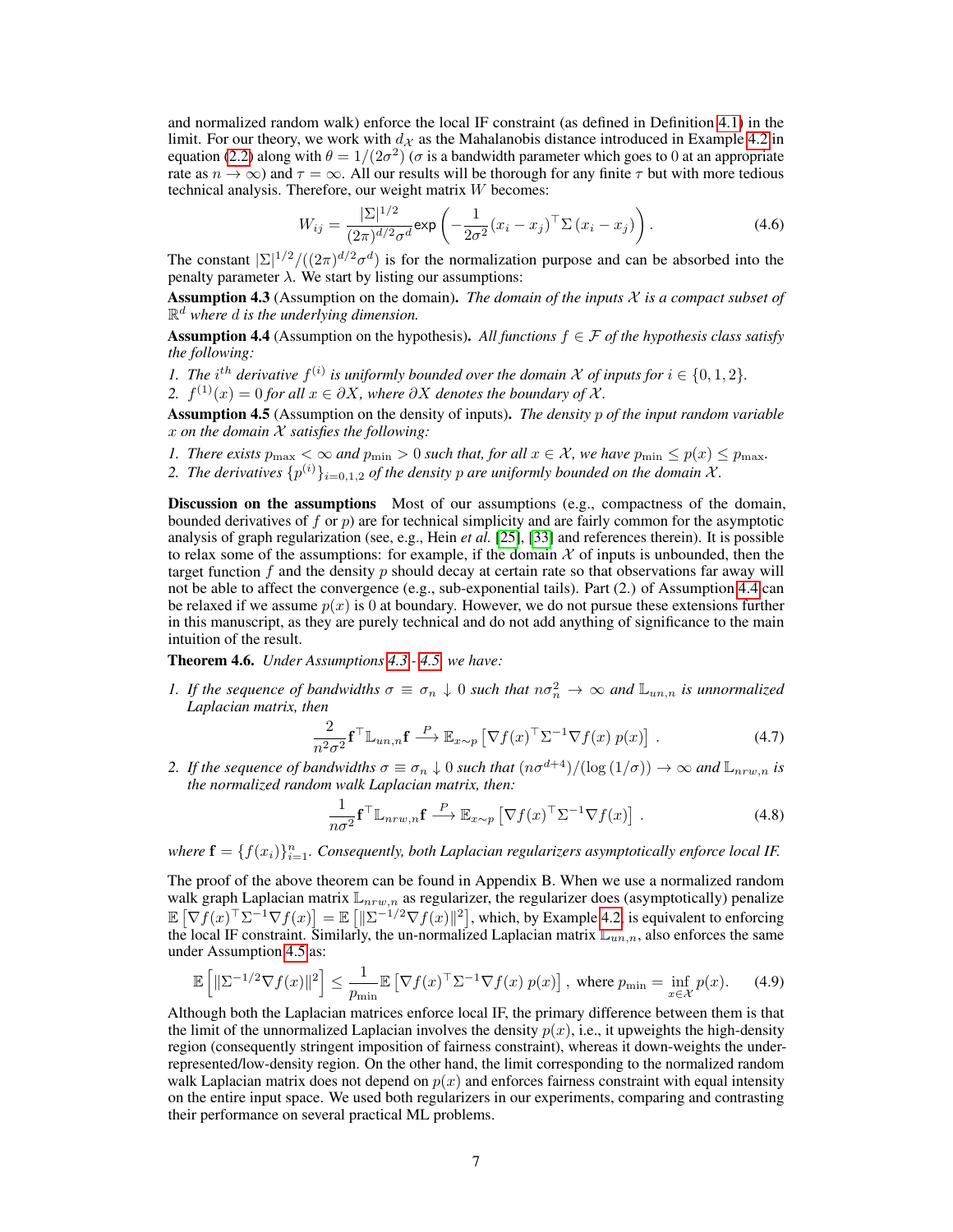# <span id="page-7-0"></span>5 Experiments

The goals of our experiments are threefold:

- 1. Exploring the trade-offs between post-processing for local IF with GLIF and post-processing with (global) IF constraints using our adaptation of the algorithm by Dwork *et al.* [\[6\]](#page-10-3) described in [\(2.3\)](#page-2-0).
- 2. Studying practical implications of theoretical differences between GLIF and GLIF-NRW, i.e., different graph Laplacians, presented in Section [4.](#page-5-0)
- 3. Evaluating the effectiveness of GLIF in its main application, i.e., computationally light debiasing of large deep learning models such as BERT.

The implementation of this work is available at [github.com/Felix-Petersen/fairness-post-processing.](https://github.com/Felix-Petersen/fairness-post-processing)

#### 5.1 Comparing GLIF and Global IF-constraints

For our first experiment, we consider the sentiment prediction task [\[34\]](#page-11-10), where our goal is to classify words as having a positive or negative sentiment. The baseline model is a neural network trained with GloVe word embeddings [\[35\]](#page-11-11). Following Yurochkin *et al.* [\[11\]](#page-10-20), we evaluate the model on a set of names and observe that it assigns varying sentiments to names. An individually fair model should assign similar sentiment scores to all names. Further, we observe that there is a gap between average sentiments of names typical for Caucasian and African-American ethnic groups [\[36\]](#page-11-12), which is violating group fairness. Yurochkin *et al.* [\[11\]](#page-10-20) propose a fair metric learning procedure for this task using a side data set of names, and an in-processing technique for achieving individual fairness. We use their method to obtain the fair metric and compare post-processing of the baseline model with GLIF, GLIF-NRW and the global IF-constraints method. The test set comprises 663 words from the original task and 94 names. For post-processing, no problem specific knowledge is used. The resulting post-processed predictions for the original test set are used to evaluate accuracy, and the predictions on the names are used for evaluating fairness metrics. Even for this small problem, the global IF-constraints method, i.e., a CVXPY [\[37\]](#page-11-13) implementation of [\(2.3\)](#page-2-0), takes 7 minutes to run. Due to the poor scalability of the global IF-constraints method, we can use it only for the study of this smaller data set and can not consider it for the large language model experiments in Section [5.2.](#page-8-0) For GLIF(-NRW), we implement the closed-form solution [\(3.3\)](#page-3-1) that takes less than a tenth of a second to run. See Appendix A for additional experimental details and a runtime analysis.

We evaluate the fairness-accuracy trade-offs for a range of threshold parameters  $\tau$  (for GLIF and GLIF-NRW) and for a range of Lipschitz-constants  $L$  (for IF-constraints) in Figure [2.](#page-7-1) Figure [2](#page-7-1) (left) shows the standard deviation of the post-processed outputs on all names as a function of test accuracy on the original sentiment task. Lower standard deviations imply that all names received similar predictions, which is the goal of individual fairness. Figure [2](#page-7-1) (center) visualizes group fairness and accuracy, i.e., difference in average name sentiment scores for the two ethnic groups. In this problem, individual fairness is a stronger notion of fairness: achieving similar predictions for all names implies similar group averages, but not vice a versa. Therefore, for this task, post-processing for individual fairness also corrects group disparities.

<span id="page-7-1"></span>

Figure 2: Sentiment experiment. Left: Trade-off between standard deviations of logits of names (measuring individual fairness) and accuracy. Center: Trade-off between race gap (measuring group fairness) and accuracy. Right: Frequencies of violations of the global IF constraints after applying GLIF, constraints corresponding to names, and GLIF's global IF constraint violations for names.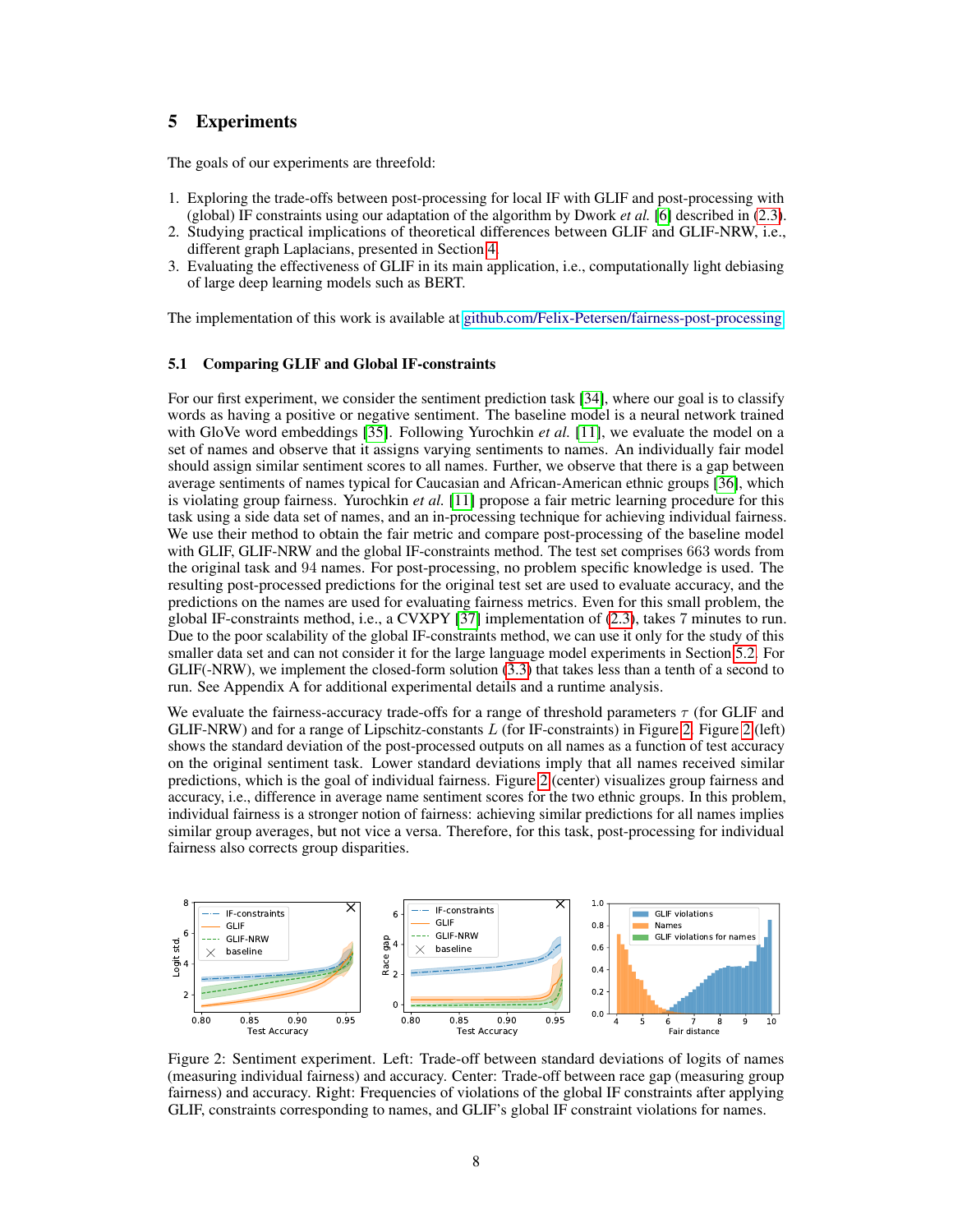In both settings, GLIF and GLIF-NRW achieve substantially better fairness metrics for the same levels of test accuracy in comparison to the IF-constraints method. To understand the reason for this, we study which global IF constraints are violated after applying the GLIF method in Figure [2](#page-7-1)  (right). Corresponding to the unique pairs of words in our test set, there are  $n(n-1)/2$  unique constraints in [\(2.3\)](#page-2-0), and the global IF-constraints method satisfies all of them by design. Each constraint (i.e., each pair of words) corresponds to a fair distance, which is small for (under the fair metric) similar words and large for dissimilar words. We bin the constraints by fair distance and present the proportion of global IF constraints violated after applying the GLIF method for each bin in the histogram in Figure [2](#page-7-1) (right). Here, we set the Lipschitz-constant L in [\(2.3\)](#page-2-0) to  $L = 2.25$ corresponding to a 89.4% accuracy of the IF-constraints method and show global IF constraint violations of GLIF corresponding to 95% accuracy in blue. This means that we use strong global IF constraints and use a setting of the GLIF method which maintains most of the accuracy, which would not be possible using the IF-constraints method. GLIF does not violate any constraints corresponding to small fair distances, i.e., it satisfies IF on similar individuals, while violating many large fair distance constraints. This can be seen as basically all constraint violations (blue) are at large fair distances of greater or equal 6. This demonstrates the effect of enforcing *local* individual fairness from our theoretical analysis in Section [4.](#page-5-0) At the same time, we display frequency of constraints that correspond to pairs of names in orange, where we can see that almost all constraints corresponding to names occur at small fair distances of smaller or equal to 6. This is expected in this task because we consider all names similar, so fair distances between them should be small. We can see that the distributions of constraint violations after applying GLIF (blue, right) and names (orange, left) are almost disjoint. We mark all global IF constraint violations after applying GLIF that correspond to names in green, and observe that there are none. Summarizing, GLIF ignores unnecessary (in the context of this problem) constraints allowing it to achieve higher accuracy, while satisfying the more relevant local IF constraints leading to improved fairness.

Regarding the practical differences between GLIF and GLIF-NRW, in Figure [2](#page-7-1) (left) GLIF has smaller standard deviations on the name outputs, but in in Figure [2](#page-7-1) (center) GLIF-NRW achieves lower race gap. In Theorem [4.6,](#page-6-3) we showed that GLIF penalizes fairness violations in high density data regions stronger. As a result, GLIF may favor enforcing similar outputs in the high density region causing lower standard deviation, while leaving outputs nearly unchanged in the lower density region, resulting in larger race gaps. GLIF-NRW weights all data density regions equally, i.e., it is less likely to miss a small subset of names, but is less stringent in the high density regions.

#### <span id="page-8-0"></span>5.2 Post-processing for Debiasing Large Language Models

Large language models have achieved impressive results on many tasks; however, there is also significant evidence demonstrating that they are prone to biases [\[4\]](#page-10-1), [\[38\]](#page-11-14), [\[39\]](#page-11-15). Debiasing these models remains largely an open problem: most in-processing algorithms are not applicable or computationally prohibitive due to large and highly complex model architectures, and challenges in handling text inputs. Even if an appropriate in-processing algorithm arises, significant environmental impact due to re-training is unavoidable [\[4\]](#page-10-1), [\[16\]](#page-10-11). In our experiments, we evaluate effectiveness of GLIF as a simple post-processing technique to debias BERT-based models for text classification. Another possible solution is to fine-tune BERT with an in-processing technique as was done by Yurochkin *et al.* [\[12\]](#page-10-15). The two approaches are not directly comparable: fine-tuning with SenSeI [12] requires knowledge of the model parameters, alleviates only part of the computational burden, and

<span id="page-8-1"></span>

Figure 3: Accuracy-Consistency trade-offs for Bios (left) and Toxicity (right).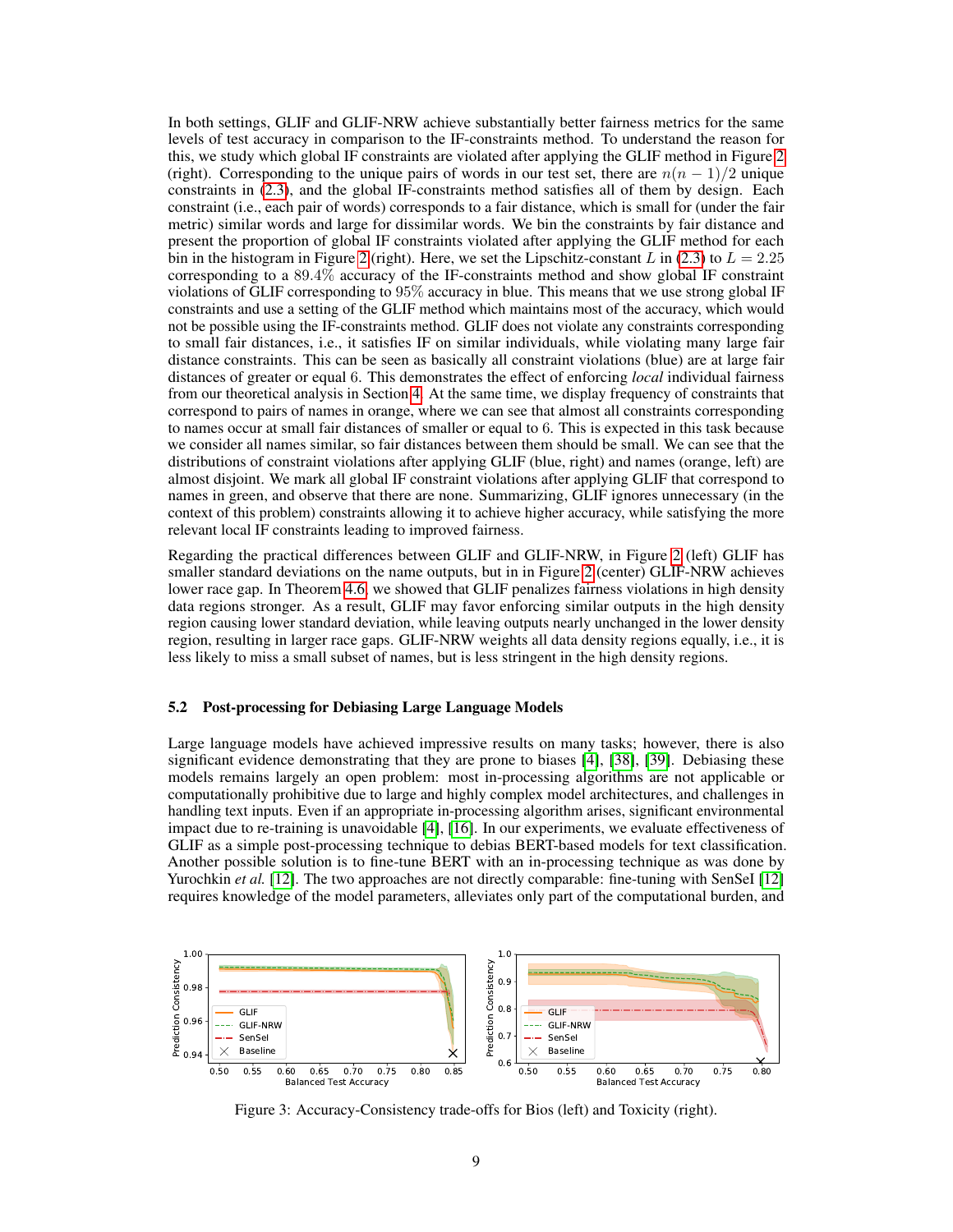Table 1: Results for the Bios task.

Table 2: Results for the Toxicity task.

<span id="page-9-0"></span>

| Method          | Test Acc.       | Pred. Consist.    | Method          | Test Acc.       | Pred. Consist.  |
|-----------------|-----------------|-------------------|-----------------|-----------------|-----------------|
| <b>Baseline</b> | $0.846 + 0.003$ | $0.942 + 0.002$   | <b>Baseline</b> | $0.809 + 0.004$ | $0.614 + 0.013$ |
| GL JF           | $0.830 + 0.004$ | $0.986 \pm 0.002$ | GL JF           | $0.803 + 0.003$ | $0.835 + 0.012$ |
| <b>GLIF-NRW</b> | $0.834 + 0.003$ | $0.988 + 0.002$   | <b>GLIF-NRW</b> | $0.803 + 0.003$ | $0.844 + 0.013$ |
| <b>SenSEI</b>   | $0.843 + 0.003$ | $0.977 + 0.001$   | SenSEI          | $0.791 + 0.005$ | $0.773 + 0.043$ |

has more stringent requirements on the fair metric, while post-processing with GLIF is transductive, i.e., it requires access to unlabeled test data (see extended discussion in Section [2.1\)](#page-2-3).

We replicate the experiments of Yurochkin *et al.* [\[12\]](#page-10-15) on Bios [\[40\]](#page-11-16) and Toxicity<sup>1</sup> data sets. They use the approach of Mukherjee *et al.* [\[19\]](#page-10-14) for fair metric learning which we reproduce. We refer to the Appendix B.1 of [\[12\]](#page-10-15) for details. In both tasks, following [\[12\]](#page-10-15), we quantify performance with balanced accuracy due to class imbalance, and measure individual fairness via *prediction consistency*, i.e., the fraction of test points where the prediction remains unchanged when performing task-specific input modifications. For implementation details, see Appendix A. In Appendix A.4, we analyze the runtime and distinguish between the closed-form and coordinate descent variants of GLIF.

In *Bios*, the goal is to predict the occupation of a person based on their textual biography. Such models can be useful for recruiting purposes. However, due to historical gender bias in some occupations, the baseline BERT model learns to associate gender pronouns and names with the corresponding occupations. Individual fairness is measured with prediction consistency with respect to gender pronouns and names alterations. A prediction is considered consistent if it is the same after swapping the gender pronouns and names. We present the fairness-accuracy trade-off in Figure [3](#page-8-1) (left) for a range of threshold parameters  $\tau$ , and compare performance based on hyperparameter values selected with a validation data in Table [1.](#page-9-0) Both GLIF and GLIF-NRW noticeably improve individual fairness measured with prediction consistency, while retaining most of the accuracy.

In *Toxicity*, the task is to identify toxic comments—an important tool for facilitating inclusive discussions online. The baseline BERT model learns to associate certain identity words with toxicity (e.g., "gay") because they are often abused in online conversations. The prediction consistency is measured with respect to changes to identity words in the inputs. There are 50 identity words, e.g., "gay", "muslim", "asian", etc. and a prediction is considered consistent if it is the same for all 50 identities. We present the trade-off plots in Figure [3](#page-8-1) (right) and compare performance in Table [2](#page-9-0)  (right). Our methods reduce individual biases in BERT predictions. We note that in both Toxicity and Bios experiments, we observe no practical differences between GLIF and GLIF-NRW.

## 6 Summary and Discussion

We studied post-processing methods for enforcing individual fairness. The methods provably enforce a local form of IF and scale readily to large data sets. We hope this broadens the appeal of IF by (i) alleviating the computational costs of operationalizing IF and (ii) allowing practitioners to use off-the-shelf models for standard ML tasks. We also note that it is possible to use our objective for in-processing.

We conclude with two warnings: First, enforcing any algorithmic fairness definition does not guarantee complete fairness from the perspective of the user. The problem-specific meaning of fairness is often hard to encode exactly with a mathematical fairness definition. Second, while local individual fairness is a reasonable choice in many applications, this choice should be understood and verified by the practitioner depending on the situation.

<sup>&</sup>lt;sup>1</sup>Based on the Kaggle "Toxic Comment Classification Challenge".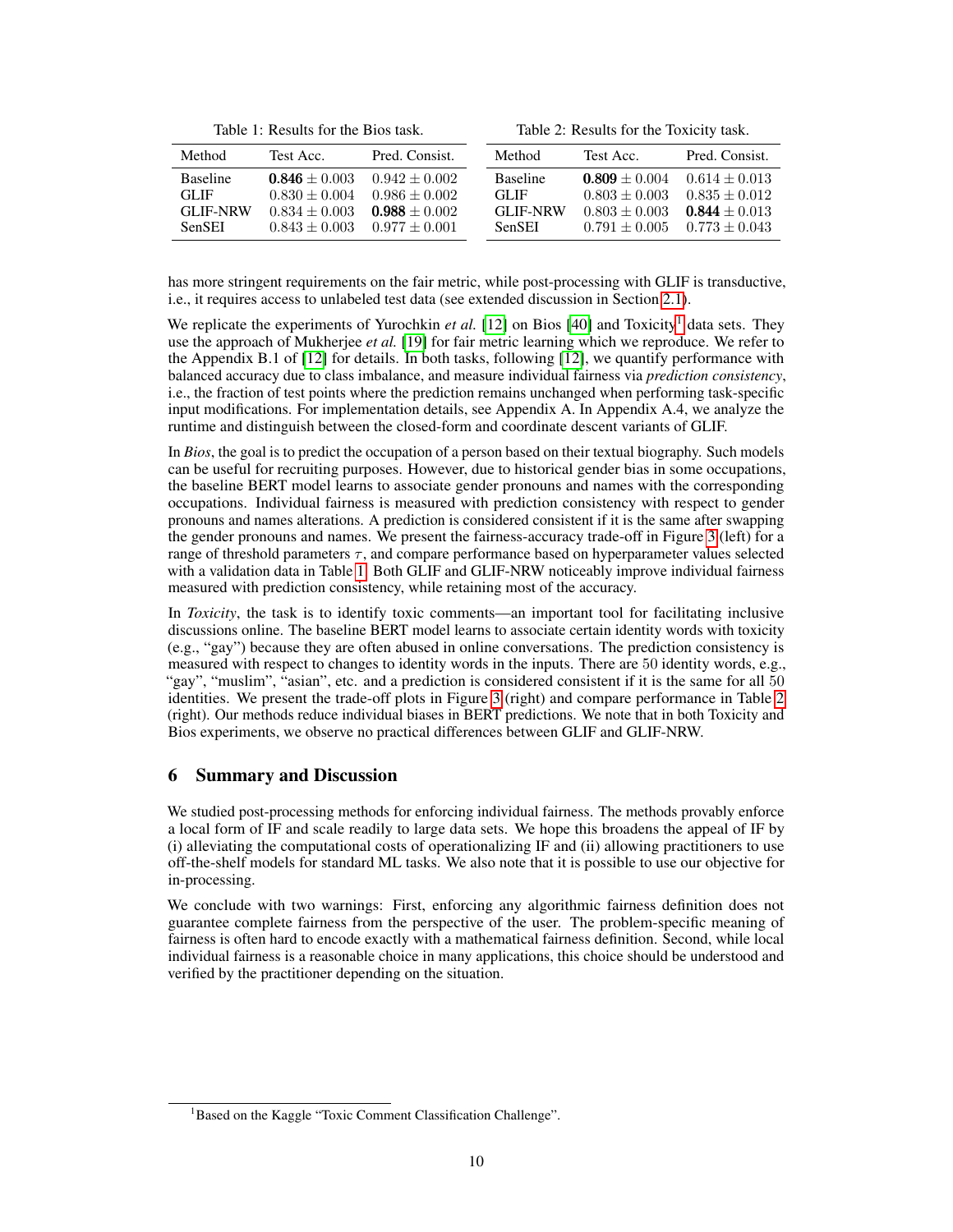## Acknowledgments and Disclosure of Funding

This note is based upon work supported by the National Science Foundation (NSF) under grants no. 1916271, 2027737, and 2113373 and supported by the German Research Foundation (DFG) under Germany's Excellence Strategy EXC–2117–390829875. Any opinions, findings, and conclusions or recommendations expressed in this note are those of the authors and do not necessarily reflect the views of the NSF nor the DFG.

## References

- <span id="page-10-0"></span>[1] S. Barocas and A. D. Selbst, "Big data's disparate impact," *Calif. L. Rev.*, vol. 104, p. 671, 2016.
- [2] J. Larson, J. Angwin, L. Kirchner, and S. Mattu, "How we examined racial discrimination in auto insurance prices," *ProPublica*, 2017.
- [3] J. Buolamwini and T. Gebru, "Gender shades: Intersectional accuracy disparities in commercial gender classification," in *Conference on fairness, accountability and transparency*, PMLR, 2018, pp. 77–91.
- <span id="page-10-1"></span>[4] E. M. Bender, T. Gebru, A. McMillan-Major, and S. Shmitchell, "On the dangers of stochastic parrots: Can language models be too big?" In *Proceedings of the 2021 ACM Conference on Fairness, Accountability, and Transparency*, 2021, pp. 610–623.
- <span id="page-10-2"></span>[5] A. Chouldechova and A. Roth, "A snapshot of the frontiers of fairness in machine learning," *Communications of the ACM*, vol. 63, no. 5, pp. 82–89, 2020.
- <span id="page-10-3"></span>[6] C. Dwork, M. Hardt, T. Pitassi, O. Reingold, and R. Zemel, "Fairness through awareness," in *Proceedings of the 3rd innovations in theoretical computer science conference*, 2012, pp. 214–226.
- <span id="page-10-4"></span>[7] D. C. Hsia, "Credit scoring and the equal credit opportunity act," *Hastings LJ*, vol. 30, p. 371, 1978.
- <span id="page-10-5"></span>[8] M. Bertrand and S. Mullainathan, "Are emily and greg more employable than lakisha and jamal? a field experiment on labor market discrimination," *American Economic Review*, vol. 94, no. 4, pp. 991–1013, 2004.
- <span id="page-10-6"></span>[9] W. Fleisher, "What's fair about individual fairness?" *Available at SSRN 3819799*, 2021.
- <span id="page-10-7"></span>[10] C. Jung, M. Kearns, S. Neel, A. Roth, L. Stapleton, and Z. S. Wu, "An algorithmic framework for fairness elicitation," *arXiv preprint arXiv:1905.10660*, 2019.
- <span id="page-10-20"></span>[11] M. Yurochkin, A. Bower, and Y. Sun, "Training individually fair ML models with sensitive subspace robustness," in *International Conference on Learning Representations (ICLR)*, 2020.
- <span id="page-10-15"></span>[12] M. Yurochkin and Y. Sun, "Sensei: Sensitive set invariance for enforcing individual fairness," in *International Conference on Learning Representations (ICLR)*, 2021.
- <span id="page-10-8"></span>[13] A. Vargo, F. Zhang, M. Yurochkin, and Y. Sun, "Individually fair gradient boosting," in *International Conference on Learning Representations (ICLR)*, 2021.
- <span id="page-10-9"></span>[14] J. Devlin, M.-W. Chang, K. Lee, and K. Toutanova, "BERT: Pre-training of deep bidirectional transformers for language understanding. arxiv," in *Proc. Conference of the North American Chapter of the Association for Computational Linguistics (ACL)*, 2018.
- <span id="page-10-10"></span>[15] T. B. Brown, B. Mann, N. Ryder, M. Subbiah, J. Kaplan, P. Dhariwal, A. Neelakantan, P. Shyam, G. Sastry, A. Askell, *et al.*, "Language models are few-shot learners," *arXiv preprint arXiv:2005.14165*, 2020.
- <span id="page-10-11"></span>[16] E. Strubell, A. Ganesh, and A. McCallum, "Energy and policy considerations for deep learning in nlp," in *57th Annual Meeting of the Association for Computational Linguistics*, 2019.
- <span id="page-10-12"></span>[17] O. Chapelle, B. Schölkopf, and A. Zien, Eds., *Semi-Supervised Learning*. Cambridge, Mass: MIT Press, 2006.
- <span id="page-10-13"></span>[18] C. Ilvento, "Metric Learning for Individual Fairness," in *1st Symposium on Foundations of Responsible Computing (FORC 2020), Leibniz International Proceedings in Informatics (LIPIcs)*, vol. 156, Dagstuhl, Germany: Schloss Dagstuhl–Leibniz-Zentrum für Informatik, 2020.
- <span id="page-10-14"></span>[19] D. Mukherjee, M. Yurochkin, M. Banerjee, and Y. Sun, "Two simple ways to learn individual fairness metrics from data," in *International Conference on Machine Learning (ICML)*, 2020.
- <span id="page-10-16"></span>[20] M. P. Kim, A. Ghorbani, and J. Zou, "Multiaccuracy: Black-box post-processing for fairness in classification," in *Proceedings of the 2019 AAAI/ACM Conference on AI, Ethics, and Society*, 2019.
- <span id="page-10-17"></span>[21] P. K. Lohia, K. N. Ramamurthy, M. Bhide, D. Saha, K. R. Varshney, and R. Puri, "Bias mitigation post-processing for individual and group fairness," in *IEEE International Conference on Acoustics, Speech and Signal Processing (ICASSP)*, 2019, pp. 2847–2851.
- <span id="page-10-18"></span>[22] P. Lohia, "Priority-based post-processing bias mitigation for individual and group fairness," *arXiv preprint arXiv:2102.00417*, 2021.
- <span id="page-10-19"></span>[23] D. Wei, K. N. Ramamurthy, and F. d. P. Calmon, "Optimized score transformation for fair classification," in *International Conference on Artificial Intelligence and Statistics (AISTATS)*, 2020.